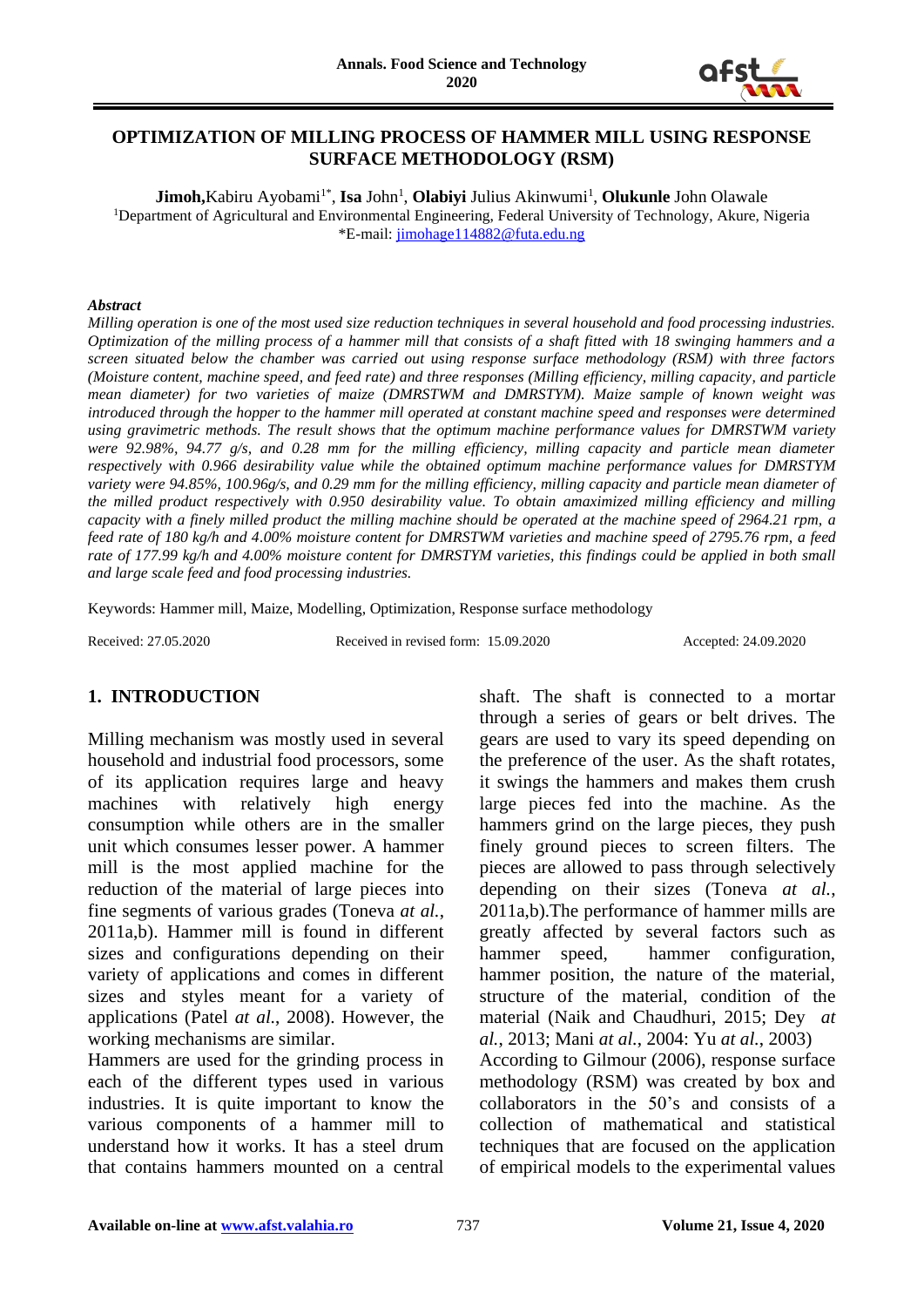

in relation to experimental design. The Linear or square polynomial functions are used to describe the system studied and, subsequently, to test experimental conditions (modeling and displacement) until the desired objective is attained and the scenario is optimized (Teofilo and Fereira, 2006).

There are several hammer mill that is in existence but many have major limitation such as the inability to produce uniform grinding at high revolution per minute (rpm) (Xuan *at al.*, 2012) Also, their cost of operation is too high as their power requirements may be too high if it is not optimally utilized. Considering the micronization of huge agricultural products it is essential to optimize, model, and improve the hammer mill performance to maximize its operation efficiency. To this end, this study aims at the optimization of milling process ofhammer mill with swinging hammers using response surface methodology (RSM).

# **2. MATERIALS AND METHODS**

# **2.1 Sample Collection and Preparation**

Two varieties of maize (DMRSTYM and DMRSTWM) grains wereobtained from a grain store in Oja Oba market, Akure south local government, Ondo state, Nigeria, the grains were cleaned, sorted and gradedto remove dirt, foreign material,broken grains and damaged grains from the whole grain. The moisture content of the grains was determined using the standard oven drying method (gravimetric method) and the moisture content was calculated using equation 1

$$
Mc = \frac{M_w - M_d}{M_w} \times 100
$$
 (1)

Where the Mc is the moisture content of the grain on a wet basis,  $M_w$  is the wet mass of the grain, and M<sub>d</sub> is the dry mass of the grain.

However, the variation in the moisture content was done either by drying of the maize sample in the laboratory of at 50  $\mathrm{^{\circ}C}$  or by addition of distilled water,the amount of water to be added or removed from sample was calculated from the relationship reported by Ozumba and Obiakor (2011) as shown in equation 2.

$$
Q = \left(\frac{100 - MC_i}{100 - MC_d} - 1\right) \times W_s \tag{2}
$$

Where  $Q$  is the quantity of water  $(g)$  to be added or removed to the sample, MC<sup>i</sup> is the initial moisture content of the grain,  $MC_d$  is the desired moisture content and  $W_s$  is the weight of the samples (g)

# **2.2 Machine and Operational Descriptions**

The hammer mill used in this study was designed and fabricated in the Department Agricultural and Environmental Engineering Workshop. It consists of a shaft assembly on which 18 swinging hammers are mounted and a screen (perforated sheet metal) was situated below the hammers. When the material is fed into the grinding chamber through the hopper, it is initially struck by the rotating hammers and then thrown against the screen. Therefore, the material is crushed or shattered by the repeated hammer impacts, collisions with the grid plates and walls of the grinding chamber as well as particle on particle impacts (Kosee at al., 2001 and Shin at al., 2003). Theoretically, as soon as the particle size of the material is reduced to the size smaller than that of the holes of the screen, it will pass through the screen and separate through the outlet of the mill (Toneva at al., 2011a,b, and Xuan at al., 2012).

# **2.3 Methods**

# **2.3.1 Milling Experiment**

The sample of a known weight with a specified moisture content was introduced to the milling machine through the hopper at a predetermined feed rate (regulated with feed opening). The output of the milled product from the milling machine and the time taken to complete the operation was recorded for further calculation. Digital voltmeter and ammeter were used to monitor the voltage and current respectively as the milling process proceeds to ensure when to stop the operation for each experimental run. About 200g of the milled product was characterized using mechanical sieve shaker and a rotap sieve set with different screen hole ranging from 0.125 mm to 4 mm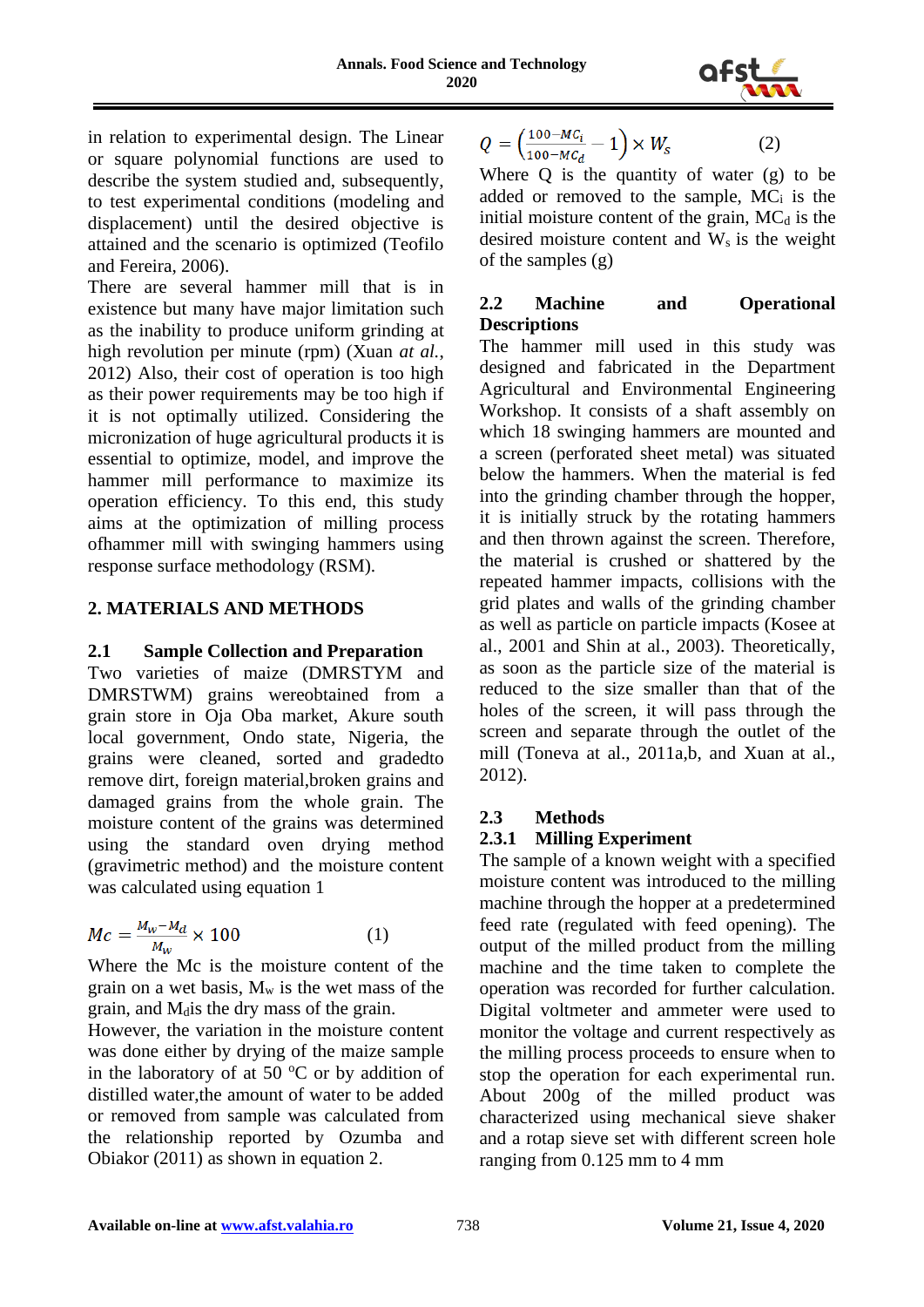

# **2.3.2 Determination of milling efficiency**

The milling efficiency of the hammer mill was calculated based on the percentage ratio of the mass of the milled product obtained to the input mass of the grain as shown in equation 3 for all the experimental runs as reported by Kawuyo at al. (2017)

$$
\eta_m = \frac{M_p}{M_i} \times 100\tag{3}
$$

Where,  $\eta_m$  is the milling efficiency, M<sub>p</sub> is the mass of the milled product and  $M_i$  is the input mass of the grain

#### **2.3.3 Determination of milling capacity**

The milling capacity of the hammer mill was calculated using the ratio of the input mass of grain to the total time taken to milled the grain as expressed in equation 4 for all the experimental runs as reported by Kawuyo at al. (2017)

$$
C = \frac{M_i}{t_m} \times 100\tag{4}
$$

Where C is the milling capacity (g/s),  $M_i$  is the input mass of the grain (g)and  $t_m$  is the time taken to mill product (s)

#### **2.3.3 Determination of particle mean diameter**

The particles mean diameter was determined using the gravimetric approach, based ASABE standard (ASABE, 2008) and the relationship is shown in equation 5 as reported by (Patwa, 2014)

$$
d_{gw} = \log^{-1} \frac{\sum_{i=1}^{n} (W_i d_i')}{\sum_{i=1}^{n} (W_i)} \tag{5}
$$

where  $d_{gw}$  is the mean diameter of particles by mass (mm),  $W_i$  is the mass on the i<sup>th</sup> sieve (g), n is the number of sieves,  $d_i$  is the nominal sieve aperture size of the  $i<sup>th</sup>$  sieve (mm)

#### **2.4 Statistical Analysis**

Three explanatory variables which include: the grain moisture content, the feed rate, and the machine speed were considered for the performance evaluation of the hammer mill. the machine performance was determined for each level of the machine speed ranging from 1200 rpm – 3000 rpm, moisture content ranging from  $4 - 16\%$ . Wet basis and feed rate ranging from 60 – 180kg/h. A comprehensive data was recorded based on the number of experimental runs given by the number of independent parameters and its level via the full factorial rotatable design using response surface methodology (RSM) approach on design expert version 10 software as reported by Fadele at al. (2018) and the accuracy of the optimum models were expressed based on the coefficient of determination.

### **3. RESULTS AND DISCUSSION**

### **3.1 Optimal Range and Goal**

The numerical optimization of the milling process was carried out by super-positioning of the different responses of the milling efficiency, milling capacity andparticle mean diameter for each variety. The optimum solution was obtained by minimizing the particle mean diameter while the milling efficiency and milling capacity were maximized, the experimentally obtained result was taking as the range of optimality. For the resulted range of optimality of *DMRSTWM* variety, the milling efficiency ranges from 70.18 - 93.37%, the milling capacity ranges from 16.95 - 199.62 g/sand the particle mean diameter ranges from 0.27 - 0.59 mm, meanwhile the range of optimality of *DMRSTYM* variety shows that the milling efficiency ranges from 60.76-94.85%, the milling capacity ranges from 18.5.59-106.93 g/s and the particle mean diameter ranges from 0.27 - 0.52 mm as presented in Table 1.

# **3.2 Optimal Model**

The optimum model shows that the crop and the machine parameter considered in this study depict a quadratic relationship with the milling efficiency, milling capacity of the machine, and particle mean diameter milled product of the *DMRSTWM* variety as shown in Table 2.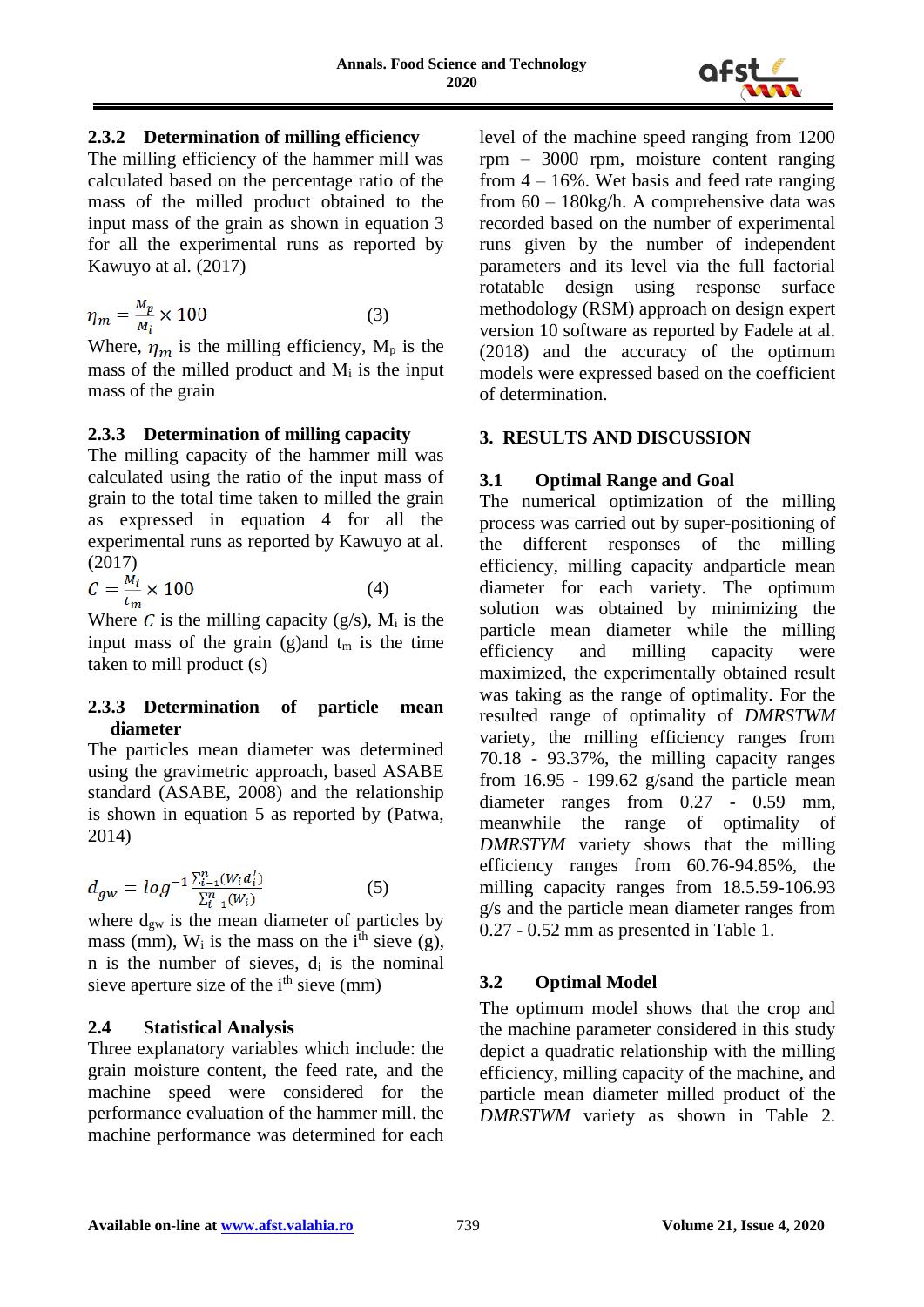

#### **Table 1:Optimality range and goal for the optimization of the machine performance**

|                                       | <b>DMRSTWM</b> |                | <b>DMRSTYM</b> |                |             |  |
|---------------------------------------|----------------|----------------|----------------|----------------|-------------|--|
| <b>Variables</b>                      | Lower limit    | Upper<br>limit | Lower<br>limit | Upper<br>limit | Goal        |  |
| A: Machine speed (rpm)                | 1200.00        | 3000.00        | 1200.00        | 3000.00        | is in range |  |
| B: Feed rate $(kg/h)$                 | 60.00          | 180.00         | 60.00          | 180.00         | is in range |  |
| C: Moisture content (%). Wet<br>basis | 4.00           | 16.00          | 4.00           | 16.00          | is in range |  |
| Milling efficiency (%)                | 70.180         | 93.387         | 60.763         | 94.849         | maximize    |  |
| Milling capacity $(g/s)$              | 16.955         | 100.621        | 18.589         | 106.931        | maximize    |  |
| Mean particle diameter (mm)           | 0.268          | 0.593          | 0.271          | 0.519          | minimize    |  |

#### **Table 2:Optimal model coefficient for the milling process of** *DMRSTWM* **variety**

| Response                                         | Milling efficiency (%) | Milling capacity $(g/s)$                | Mean particle diameter (mm) |  |  |  |  |
|--------------------------------------------------|------------------------|-----------------------------------------|-----------------------------|--|--|--|--|
| Intercept                                        | 82.222                 | 41.124                                  | 0.306                       |  |  |  |  |
| A: Machine speed                                 | $3.129$ ***            | 12.592 ***                              | $-0.086$ ***                |  |  |  |  |
| B: Feed rate                                     | $3.823$ ***            | 19.962 ***                              | $0.003$ <sup>Ns</sup>       |  |  |  |  |
| C: Moisture content                              | $-4.457$ ***           | $-1.555$ <sup>Ns</sup>                  | $0.024$ ***                 |  |  |  |  |
| AB                                               | $-0.609*$              | $4.071$ ***                             | $-0.008$ <sup>Ns</sup>      |  |  |  |  |
| AC                                               | $-0.369$ <sup>Ns</sup> | $-0.712$ <sup>Ns</sup>                  | $-0.028$ ***                |  |  |  |  |
| BC                                               | $-1.121$ ***           | $-4.355$ ***                            | $0.009$ <sup>Ns</sup>       |  |  |  |  |
| $A^2$                                            | $-0.941*$              | $2.73$ <sup>Ns</sup>                    | $0.064$ ***                 |  |  |  |  |
| B <sup>2</sup>                                   | $-1.441$ ***           | $2.654$ <sup>Ns</sup>                   | $0.001$ Ns                  |  |  |  |  |
| $\mathrm{C}^2$                                   | $0.887*$               | 5.916 ***                               | 0.007 <sup>Ns</sup>         |  |  |  |  |
| Coefficient of determination                     | $0.9452$ ***           | $0.9356$ ***                            | $0.7696$ ***                |  |  |  |  |
| Not significant $(P > 0.1)$<br>$Ns =$<br>Keys:   |                        |                                         |                             |  |  |  |  |
|                                                  | $* =$                  | Likely significant $(0.05 < P \le 0.1)$ |                             |  |  |  |  |
| Significant (0.01 $\angle P \le 0.5$ )<br>$** -$ |                        |                                         |                             |  |  |  |  |

Significant  $(0.01 < P \le 0.5)$ \*\*\* = Highly Significant  $(P \le 0.01)$ 

#### **Table 3:Optimal model coefficient for the milling process of** *DMRSTYM* **variety**

| $-0.069$ ***                                                                                                                                                                                                                                                                                            |  |  |  |  |  |  |  |
|---------------------------------------------------------------------------------------------------------------------------------------------------------------------------------------------------------------------------------------------------------------------------------------------------------|--|--|--|--|--|--|--|
| $0.002$ <sup>Ns</sup>                                                                                                                                                                                                                                                                                   |  |  |  |  |  |  |  |
| $0.029$ ***                                                                                                                                                                                                                                                                                             |  |  |  |  |  |  |  |
| $-0.004$ Ns                                                                                                                                                                                                                                                                                             |  |  |  |  |  |  |  |
|                                                                                                                                                                                                                                                                                                         |  |  |  |  |  |  |  |
| $-0.024$ **                                                                                                                                                                                                                                                                                             |  |  |  |  |  |  |  |
| $0.047$ ***                                                                                                                                                                                                                                                                                             |  |  |  |  |  |  |  |
| $-0.006$ Ns                                                                                                                                                                                                                                                                                             |  |  |  |  |  |  |  |
|                                                                                                                                                                                                                                                                                                         |  |  |  |  |  |  |  |
|                                                                                                                                                                                                                                                                                                         |  |  |  |  |  |  |  |
| Not significant $(0, P > 0.1)$<br>Keys:<br>$Ns =$                                                                                                                                                                                                                                                       |  |  |  |  |  |  |  |
| Likely significant $(0.05 < P \le 0.1)$<br>$* =$                                                                                                                                                                                                                                                        |  |  |  |  |  |  |  |
| $*** =$<br>Significant (0.01 $\langle P \leq 0.5 \rangle$ )                                                                                                                                                                                                                                             |  |  |  |  |  |  |  |
| $C^2$<br>$-0.013$ Ns<br>$0.9459$ ***<br>$0.7696$ ***<br>$0.8934$ ***<br>Coefficient of determination<br>ややや<br>$\mathbf{H}^{\prime}$ , 1.1 $\mathbf{C}^{\prime}$ , $\mathbf{C}^{\prime}$ , $\mathbf{C}^{\prime}$ , $\mathbf{C}^{\prime}$ , $\mathbf{D}$ , $\mathbf{A}^{\prime}$ , $\mathbf{A}^{\prime}$ |  |  |  |  |  |  |  |

\*\*\* = Highly Significant (*P* ≤ 0.01)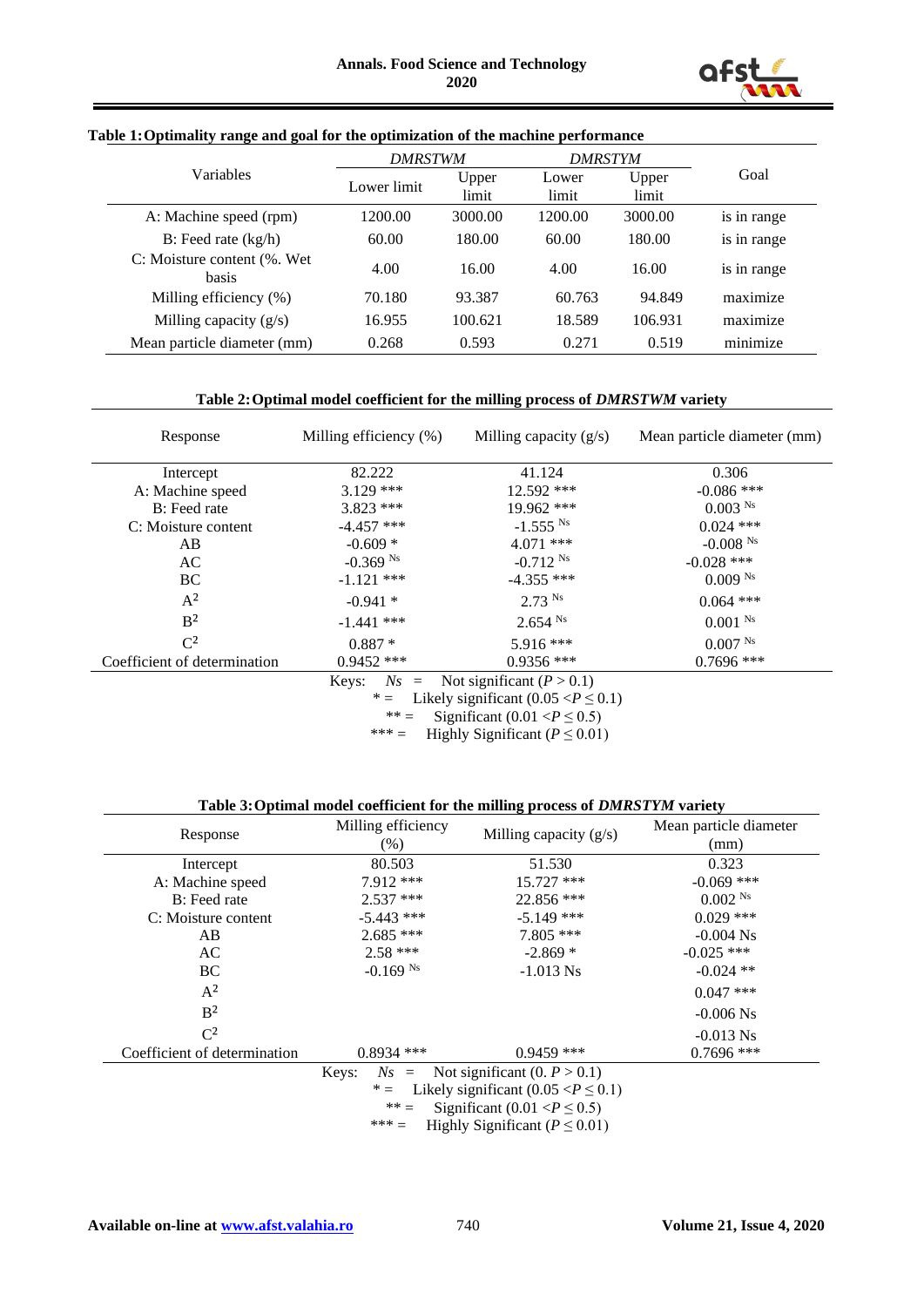



**Figure 1: Optimum model value vs experimental value**

As inferred from Table 3 for the *DMRSTYM* variety, the crop and the machine parameters show a factorial relationship with the milling efficiency and milling capacity, meanwhile, it exhibits a quadratic with the particle mean diameter of the milled product.The optimum models show a highly significant  $(P < 0.01)$ degree of reliability of 94.52%, 93.56%, and 76.96% in prediction of the milling efficiency, milling capacity of the machine, and particle mean diameter of the milled product respectively for *DMRSTWM* variety (Table 2) and 89.34%, 94.95%, and 76.96%, in the prediction of the milling efficiency, milling capacity of the machine, and particle mean diameter of the milled product respectively for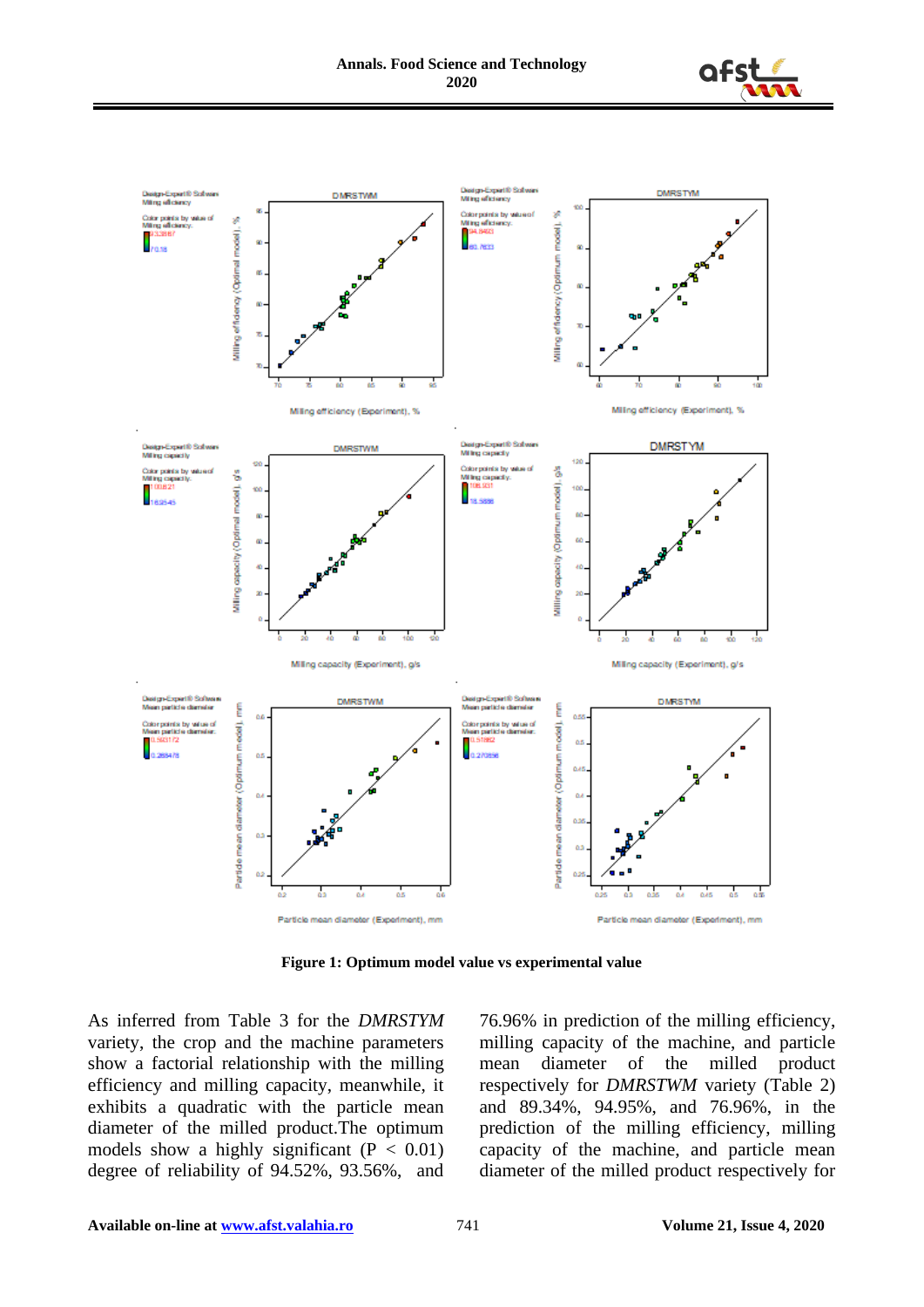

*DMRSTYM* variety (Table 3). The linearity between the optimum model data and the experimental values were presented in Figure 1.

# 3.3 Optimal Machine Performance

The optimum crop and machine parameter for the milling process were obtained as 4% grain moisture content, 180 kg/h feed rate and machine speed of 2964.21 rpm for *DMRSTWM* variety as shown in Table 4 and 4% grain moisture content, 177.99 kg/h feed rate and machine speed of 2795.76 rpm for *DMRSTYM* variety as shown in Table 5. The obtained optimum machine performance values for *DMRSTWM* variety are 92.98%, 94.77 g/s, and 0.28 mm for the milling efficiency, milling capacity and particle mean diameter of the milled product respectively with high desirability value of 0.966 (Table 5).The obtained optimum machine performance values for *DMRSTYM* variety are 94.85%, 100.96g/s, and 0.29 mm, for the milling efficiency,

milling capacity, and particle mean diameter of the milled product respectively with high desirability value 0.950(Table 5). the optimal milling performance obtained in this study is in a close range to the result obtained by Atere *at al.* (2016) during the optimization of the milling efficiency of hammer mill for maize processing using response surface methodology (RSM) but there was a clear difference in the optimum operational parameters in which the optimum performance was obtained, the variation in this result might be due to the difference in the configuration of the hammer and the number of machine performance parameter considered in the studies, Atere *at al.* (2016) considered a single objective function approach and multi-objective functions approach was considered in this study whereas, this study agrees with the findings of Mugabi *et al.* (2019) who also consider multi-objective functions approach.

| S/N                     | Machine<br>speed<br>(rpm) | Feed<br>rate<br>(kg/h) | Moisture<br>content<br>$(\% )$ | Milling<br>efficiency<br>$(\%)$ | Milling<br>capacity<br>(g/s) | Mean<br>particle<br>diameter<br>(mm) | Desirability | Remark          |
|-------------------------|---------------------------|------------------------|--------------------------------|---------------------------------|------------------------------|--------------------------------------|--------------|-----------------|
| 1                       | 2964.21                   | 180.00                 | 4.00                           | 92.975                          | 94.766                       | 0.280                                | 0.966        | <b>Selected</b> |
| $\overline{\mathbf{c}}$ | 2971.12                   | 180.00                 | 4.02                           | 92.953                          | 94.866                       | 0.280                                | 0.965        |                 |
| 3                       | 2999.99                   | 180.00                 | 4.16                           | 92.808                          | 95.173                       | 0.282                                | 0.963        |                 |
| 4                       | 2999.96                   | 177.24                 | 4.00                           | 92.947                          | 94.127                       | 0.283                                | 0.962        |                 |
| 5                       | 2971.34                   | 175.98                 | 4.00                           | 92.879                          | 92.709                       | 0.281                                | 0.959        |                 |
| 6                       | 2975.93                   | 179.75                 | 4.31                           | 92.587                          | 93.985                       | 0.280                                | 0.958        |                 |
| 7                       | 2997.26                   | 174.14                 | 4.00                           | 92.858                          | 92.335                       | 0.283                                | 0.956        |                 |
| $\,8\,$                 | 2975.70                   | 172.83                 | 4.00                           | 92.793                          | 91.077                       | 0.282                                | 0.953        |                 |
| 9                       | 2999.99                   | 170.53                 | 4.00                           | 92.752                          | 90.418                       | 0.284                                | 0.950        |                 |
| 10                      | 3000.00                   | 169.41                 | 4.00                           | 92.714                          | 89.801                       | 0.285                                | 0.947        |                 |
| 11                      | 2686.93                   | 179.52                 | 4.00                           | 92.539                          | 87.798                       | 0.268                                | 0.935        |                 |
| 12                      | 2733.01                   | 166.70                 | 4.00                           | 92.202                          | 82.064                       | 0.272                                | 0.917        |                 |
| 13                      | 2989.82                   | 152.17                 | 4.00                           | 92.018                          | 80.373                       | 0.288                                | 0.913        |                 |
| 14                      | 2866.46                   | 134.67                 | 4.00                           | 90.858                          | 68.855                       | 0.284                                | 0.861        |                 |
| 15                      | 3000.00                   | 180.00                 | 9.29                           | 86.896                          | 83.994                       | 0.279                                | 0.838        |                 |
| 16                      | 2999.98                   | 102.27                 | 4.00                           | 88.716                          | 56.469                       | 0.300                                | 0.787        |                 |
| 17                      | 3000.00                   | 180.00                 | 12.12                          | 84.197                          | 81.533                       | 0.281                                | 0.777        |                 |
| 18                      | 2999.99                   | 91.68                  | 4.00                           | 87.756                          | 51.822                       | 0.303                                | 0.755        |                 |
| 19                      | 3000.00                   | 166.12                 | 13.75                          | 82.819                          | 75.291                       | 0.284                                | 0.733        |                 |
| 20                      | 3000.00                   | 141.96                 | 13.96                          | 82.326                          | 65.625                       | 0.284                                | 0.700        |                 |

**Table 4:Optimal solutions for the milling process of** *DMRSTWM***variety**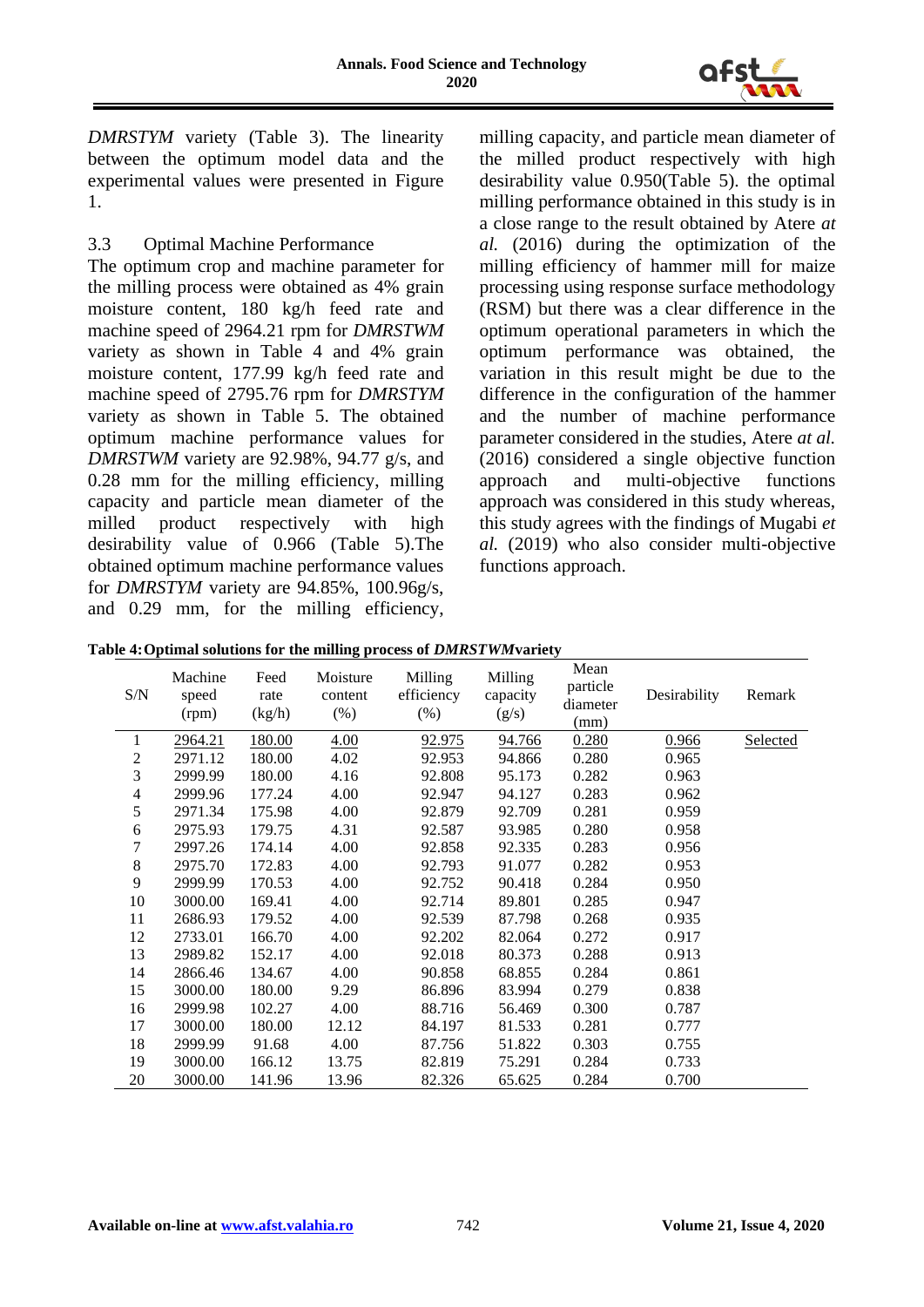

| ble 5:Opumal solutions for the milling process of <i>DMRST l'M</i> ivariety |                           |                        |                               |                               |                              |                                      |              |          |
|-----------------------------------------------------------------------------|---------------------------|------------------------|-------------------------------|-------------------------------|------------------------------|--------------------------------------|--------------|----------|
| S/N                                                                         | Machine<br>speed<br>(rpm) | Feed<br>rate<br>(kg/h) | Moisture<br>content<br>$(\%)$ | Milling<br>efficiency<br>(% ) | Milling<br>capacity<br>(g/s) | Particle<br>mean<br>diameter<br>(mm) | Desirability | Remark   |
| 1                                                                           | 2795.760                  | 177.990                | 4.000                         | 94.849                        | 100.956                      | 0.291                                | 0.950        | Selected |
| 2                                                                           | 2798.990                  | 179.999                | 4.048                         | 94.849                        | 100.984                      | 0.291                                | 0.950        |          |
| 3                                                                           | 2804.417                  | 180.000                | 4.129                         | 94.849                        | 101.030                      | 0.291                                | 0.949        |          |
| 4                                                                           | 2811.784                  | 179.998                | 4.240                         | 94.849                        | 101.089                      | 0.292                                | 0.949        |          |
| 5                                                                           | 2815.695                  | 180.000                | 4.300                         | 94.849                        | 101.120                      | 0.292                                | 0.949        |          |
| 6                                                                           | 2820.164                  | 179.999                | 4.368                         | 94.849                        | 101.154                      | 0.292                                | 0.949        |          |
| 7                                                                           | 2826.660                  | 180.000                | 4.468                         | 94.849                        | 101.202                      | 0.293                                | 0.948        |          |
| $8\,$                                                                       | 2829.805                  | 179.956                | 4.511                         | 94.849                        | 101.211                      | 0.293                                | 0.948        |          |
| 9                                                                           | 2811.194                  | 178.290                | 4.000                         | 94.849                        | 100.553                      | 0.291                                | 0.948        |          |
| 10                                                                          | 2834.140                  | 179.993                | 4.584                         | 94.849                        | 101.252                      | 0.293                                | 0.948        |          |
| 11                                                                          | 2830.654                  | 179.493                | 4.460                         | 94.849                        | 101.075                      | 0.293                                | 0.948        |          |
| 12                                                                          | 2840.727                  | 179.999                | 4.689                         | 94.849                        | 101.297                      | 0.293                                | 0.948        |          |
| 13                                                                          | 2839.023                  | 179.798                | 4.634                         | 94.849                        | 101.225                      | 0.293                                | 0.948        |          |
| 14                                                                          | 2821.097                  | 177.210                | 4.000                         | 94.849                        | 100.300                      | 0.291                                | 0.947        |          |
| 15                                                                          | 2861.497                  | 179.998                | 5.025                         | 94.849                        | 101.418                      | 0.294                                | 0.947        |          |
| 16                                                                          | 2864.765                  | 179.999                | 5.079                         | 94.849                        | 101.434                      | 0.295                                | 0.947        |          |
| 17                                                                          | 2868.126                  | 179.999                | 5.135                         | 94.849                        | 101.451                      | 0.295                                | 0.946        |          |
| 18                                                                          | 2872.965                  | 179.998                | 5.215                         | 94.849                        | 101.474                      | 0.295                                | 0.946        |          |
| 19                                                                          | 2774.229                  | 179.955                | 4.000                         | 94.654                        | 100.303                      | 0.290                                | 0.946        |          |
| 20                                                                          | 2877.276                  | 180.000                | 5.288                         | 94.849                        | 101.494                      | 0.295                                | 0.946        |          |

# **Table 5:Optimal solutions for the milling process of** *DMRSTYM***variety**

### **4. CONCLUSIONS**

The following conclusions were drawn from the successful optimization of the milling process of two varieties of maize in the hammer mill using response surface methodology

i. The independent factors considered in this study depict a quadratic relationship with the milling efficiency, milling capacity of the machine, and particle mean diameter milled product of the *DMRSTWM* meanwhile, the factors depicts a factorial relationship with the milling efficiency and milling capacity, and show a quadratic relationship with the particle mean diameter of the milled product of the *DMRSTYW* at a high significance level  $(P<0.001)$ .

ii. The obtained optimum machine performance values for *DMRSTWM* variety are 92.98%, and 94.77 g/s for the milling efficiency and milling capacity with optimum milled product characteristics values of 0.28 mmfor particle mean diameter of the milled product while,the obtained optimum machine performance values for *DMRSTYM* variety are 94.85%and 100.96g/s for the milling efficiencyand milling capacity respectively with optimum milled product characteristics values of 0.29 mmparticle mean diameter of the milled product.

iii. To obtain maximized milling efficiencyand milling capacity with a finely milled product the milling machine should be operated at a machine speed of 2964.21 rpm, a feed rate of 180 kg/h and 4% moisture content for *DMRSTWM* variety and machine speed of 2795.76 rpm, a feed rate of 177.99 kg/h and 4.00% moisture content for *DMRSTYM* variety.This operating condition could be applied in feed and food processing industries on both a small and large scale.

#### **5. REFERENCES**

- [1]. ASABE Standards (2008). S319.4: Method of determining and expressing fineness of feed material by sieving.American Society of Agricultural and Biological Engineer. St. Joselph, Mich.: ASABE
- [2]. Atere, A. O., Olukunle, O. J., Olalusi, A, P. and Ademosun, O. C. (2016). Optimizing the milling efficiency of hammer mill for maize processing using response surface methodology (RSM). *Journal of multidisciplinary Engineering Science and Technology (JMEST)*. 3 (3): 4161 – 4165